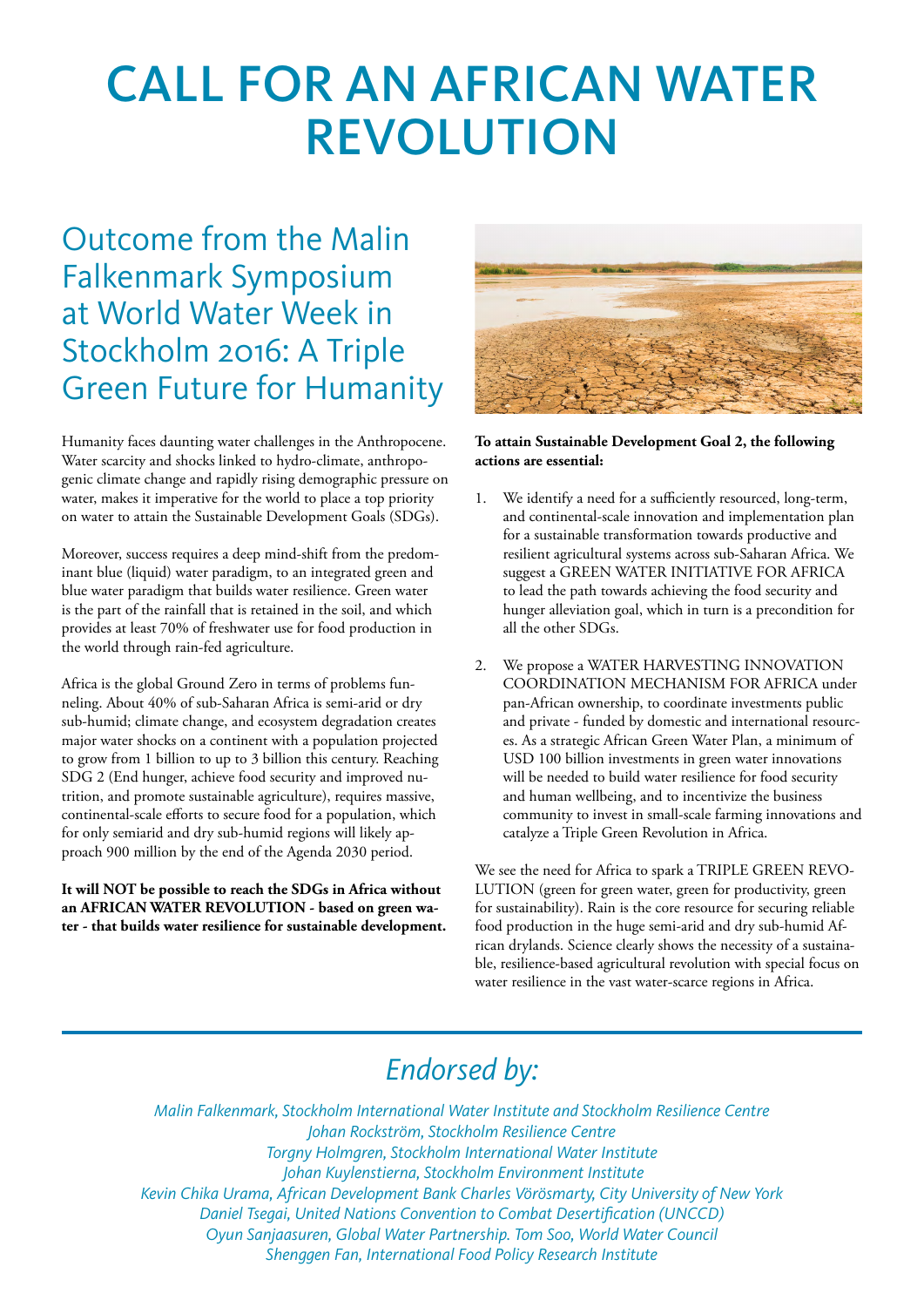### **Rationale** Annex

**Stage-Setting**. Addressing Goal 2 in the SDG Agenda 2030 of alleviating hunger with healthy and sustainable food, the "Triple Green Future for Humanity Symposium" paid particular attention to the grand challenge in Africa, with a particular emphasis on water, given its absence in the adopted Goal 2 protocols.

#### **1. Water scarcity stumbling block for global development**

Africa stands out as one of the most vulnerable of the three water scarce world regions, where food production and human livelihoods rely on limited, highly variable, unreliable and unpredictable rain. Water shocks, in terms of droughts, dry spells and floods are normality, and accentuated by anthropogenic global environmental change. Since conventional solutions for addressing poverty and hunger used earlier in Asia, relying on runoff water and irrigation may not work in water scarce savannah areas, (semi-arid and dry sub-humid regions) covering > 40 % of the region and hosting ~40 % of the population, direct management of scarce rainfall must form an integral part of the development agenda (Fig.1). Water resources also encompass lateral flows through river corridors, with 2/3 of all Africans – most in the arid and semi-arid sub-regions of the continent – experiencing river discharges that are highly limited, variable and unpredictable.

**2. Water key to attain SDGs, particularly Goal 2 on food and hunger**

African landscapes are largely dominated by savannahs with potential evaporation vastly exceeding rainfall. The runoff generation is low and most rain evaporates on its way to the river. Only some 30 % of rainfall is used as productive green water flow in crop production, with 50 % being lost as evaporation, resulting in very low crop yields (some 1 ton/ha only on average in SSA). In the semiarid and dry sub-humid zones, population growth is very rapid and may by 2030 be hosting close to 900 Mp, by 2050 some 1300 Mp – "a new India!"

#### **3. Shift in thinking essential**

A water mind-shift from blue-only to an integrated green-blue water strategy is necessary to untap the potential of building water resilience for food and livelihoods in water scarce regions. A green water initiative is needed to upgrade rain-fed agriculture.

We propose this as a new Triple Green Revolution: green for productive use of green water (rain); green for intensification and enhanced food production; and green for sustainability and building water resilience in watersheds and river basins. Rain is the ultimate water resource in dryland agriculture. The limited and highly variable blue water in rivers and aquifers will be needed for urban water supply, for industry, and for energy production.

An integrated green-blue water paradigm for SDG delivery is



## **Dryland hotspot region**

**Fig 1, The hydroclimatic Achilles Heel in sub-Saharan Africa. Source: Falkenmark & Rockström 2015**